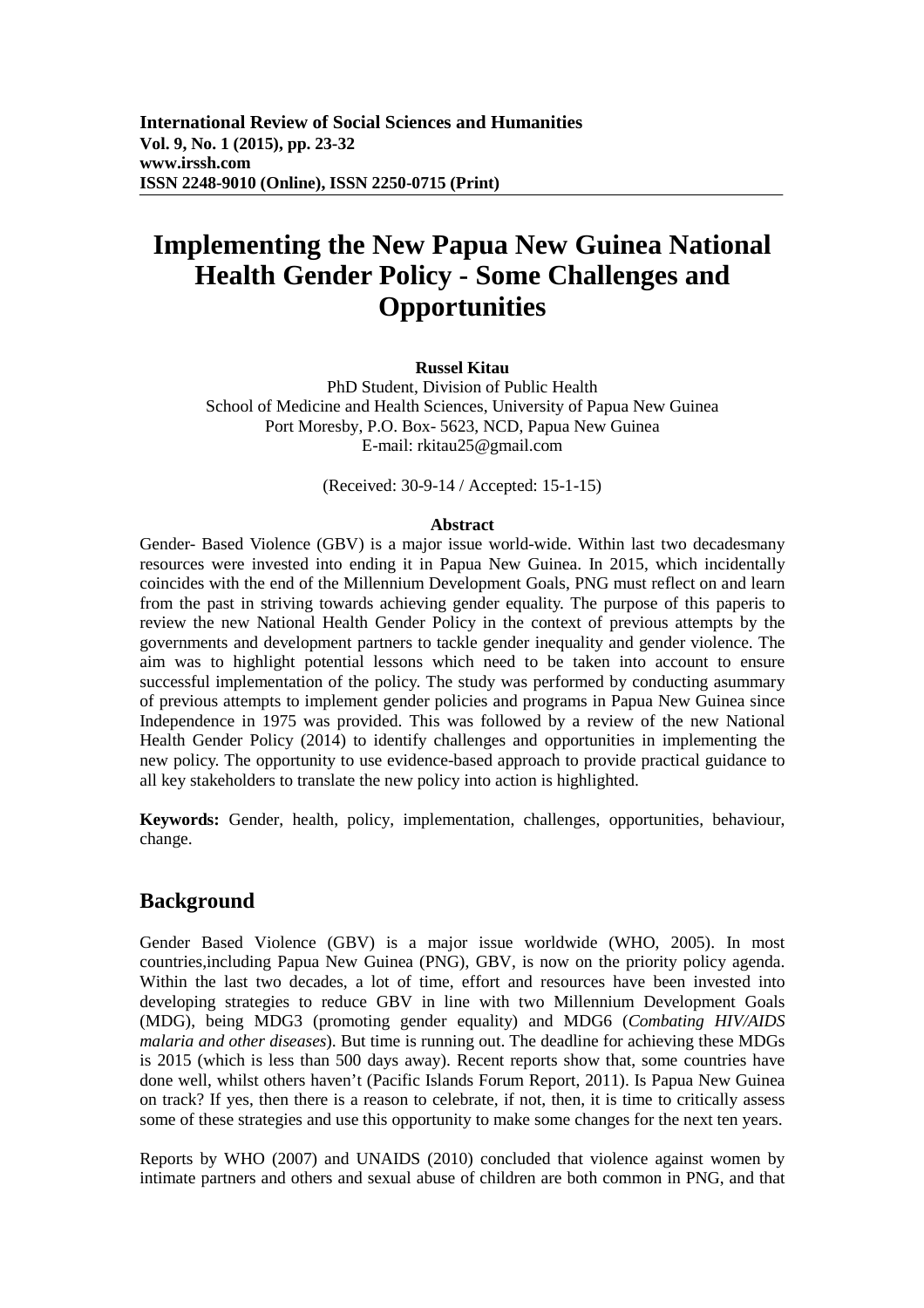these acts increase the risk of HIV transmission. Similarly, Bradley (2011) reported that violence against women in PNG is a barrier to the achievement of the MDGs. Furthermore, the lack of data and agreed methods and standards for measuring its various forms prevented the inclusion of an indicator of violence against women for the MDG3 target (Bradley, 2011). Bradley (2012) found that there was "very little cause for optimism that PNG will be able to meet the targets of MDG3 and MDG6 by the 2015 deadline." These reports strongly suggest that PNG is unlikely to achieve its MDG goals.

In 2014, the PNG National Department of Health (NDH) launched the National Health Gender Policy (NHGP), which aimed to help the country achieve its gender policy objectives. The new policy states: "Today, the policy environment in gender and health is ripe. The health sector provides opportunities for integrating a gender perspective both organizationally within the NDH and in health sector policies and plans" (PNG NHGP, 2014). While the policy environment may be ripe, the greatest challenge lies in implementing and evaluating such policies.

This paper reviews the new PNG NHGP within the context of previous attempts to develop and implement gender policy initiatives. The aim is to help those responsible for implementing the new policy to avoid repeating mistakes of the past. The paper is structured into four sections. Section one provides background on PNG and the place of gender in its independent constitution, while section two outlines previous attempts to implement gender policies. Section three reviews the new NDH Gender Policy, including its strengths and limitations. Section four highlights the importance of grounding the implementation of the NHGP in research and other experiential evidence, to avoid the pitfalls of previous attempts to foster gender equality in PNG.

# **Methods**

Summary of previous attempts to implement gender policies and programs in PNG since Independence was provided. This was followed by a review of the new PNG National Health Gender Policy (2014) to identify challenges and opportunities in implementing the new policy. A draft review was presented to Health Policy makers at the PNG Association of Public Health Specialty Meeting in September 2014 in Goroka and feedback incorporated into the review.

PNG is an ethnically and culturally diverse country, with more than one thousand tribes and848 known languages/dialects being spoken. Each tribe or language group was highlyindependent, with little sense of national identity. Decades of colonial rule over disparategroups culminated in an independent PNG nation in 1975. As PNG celebrates its  $40<sup>th</sup>$ anniversary of independence in 2015, which incidentally coincides with the end of the MDGs, it must reflect on and learn from the past in striving towards achieving gender equality.

The PNG Constitution has clear objectives to achieve integral human development, equality and participation, including gender equality (reference). The Constitution also promotes gender equality through its basic rights provisions, which include rights to freedom and life, as well as freedom from inhumane treatment. The PNG Constitution is the mother law and all other laws and policies enacted to support gender equality are consistent with it. The Constitution is also linked to several international laws, agreements and conventions, including key United Nations international human rights treaties and international legal instruments on gender equality and women's rights. These include:

- The Convention on the Elimination of All Forms of Racial Discrimination (1982).
- The Convention on the Rights of Children (CRC) (1993).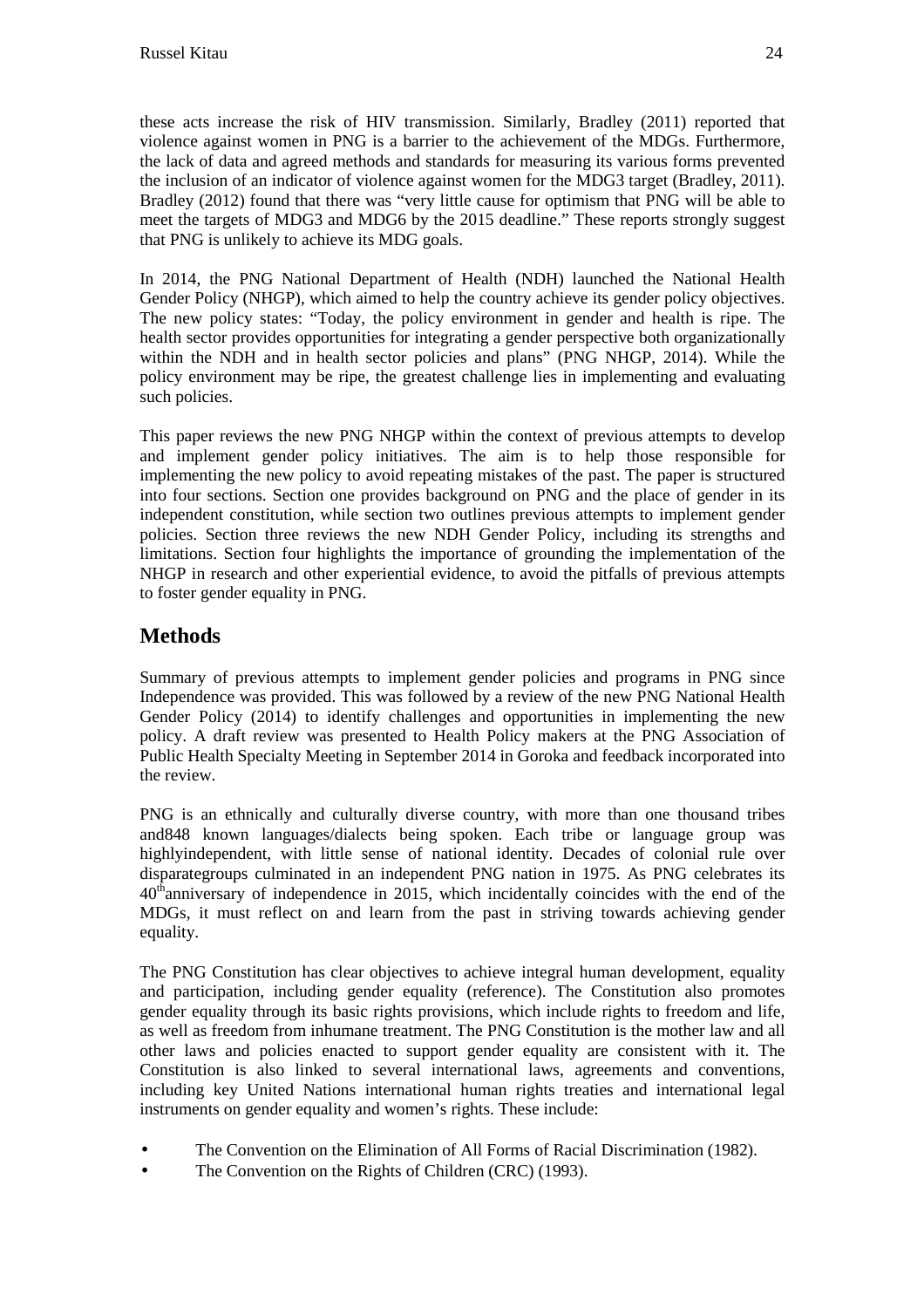- The Convention on the Elimination of All Forms of Discrimination Against Women (1995).
- Millennium Development Goals (2000).
- The Revised Pacific Platform for Action on Advancement of Women and Gender Equality(2005-2010).
- The Commonwealth Plan of Action on Advancement of Women and Gender Equality(2005-2015).
- International Covenant on Economic Social and Cultural Rights (2008).
- Optional Protocol to the Convention on the Elimination of All Forms of Discriminationagainst Women (2000).
- Beijing Platform for Action (1995).
- Equal Remuneration Convention (1951).
- Discrimination (Employment and Occupation) Convention (1960).
- Convention on the Rights of Person with Disabilities (CRPD) (2012).

In response to the international commitments, the governments of PNG of all political persuasions have formulated national strategies to address gender issues. Some of these strategies are reflected in current policies, including the PNG Vision 2050, the PNG Development Strategic Plan 2012-2030, the National Health Plan 2011-2020, the National Policy for Women and Gender Equality 2011-2015, and the Gender Equity and Social Inclusion Policy 2013.

In 1980, the Department of the Prime Minister developed Vision 2050, in accordance with the National Goals and Directive Principles (NGDP). The concepts and strategic direction of Vision 2050were rigorously tested during a three-month comprehensive nationwide consultation program in the 89 districts. Papua New Guinean children, adolescents and adults were all asked to contribute to its development. The people's response was overwhelming, as men, women and children came forward to describe their hopes for PNG's future. Vision 2050 is based on the dreams and aspirations of the many Papua New Guineans who yearn to live in a country where all people are given a fair go in life. Vision 2050 is truly the people's vision.

In line with Vision 2050, the Department of National Planning and Monitoring developed the PNG Development Strategic Plan 2012-2030, which aims to deliver high quality of life for all Papua New Guineans. The broad objectives are guided by the directives and goals of theNational Constitution and the plan describes how PNG can become a prosperous, middle income country by 2030.

Next, the NDH developed the PNG National Health Plan 2011-2020, within the frame work provided by key GoPNG policy documents and Vision 2050. Its mission recognises theimportance of basic services: "We will be ranked among the top 50 countries in the UN Human Development Index by 2050, creating opportunities for personal and national advancement through economic growth, smart innovative ideas, quality service and ensuring a fair and equitable distribution of benefits in a safe and secure environment for all citizens."

The PNG Development Strategic Plan (PNG DSP) 2010–2030, developed by the Department of National Planning and Monitoring (DNPM) is also guided by Vision 2050. The DSP links theprinciples and focus areas of Vision 2050 and provides policy direction and sector interventions with clear objectives, quantitative targets, and baseline indicators. Both documents emphasise that long-term planning needs to be embraced to ensure fundamental improvements in service delivery.

The vision of the National Health Plan is for PNG to be a healthy and prosperous nation that upholds human rights and Christian/traditional values and ensures affordable, accessible,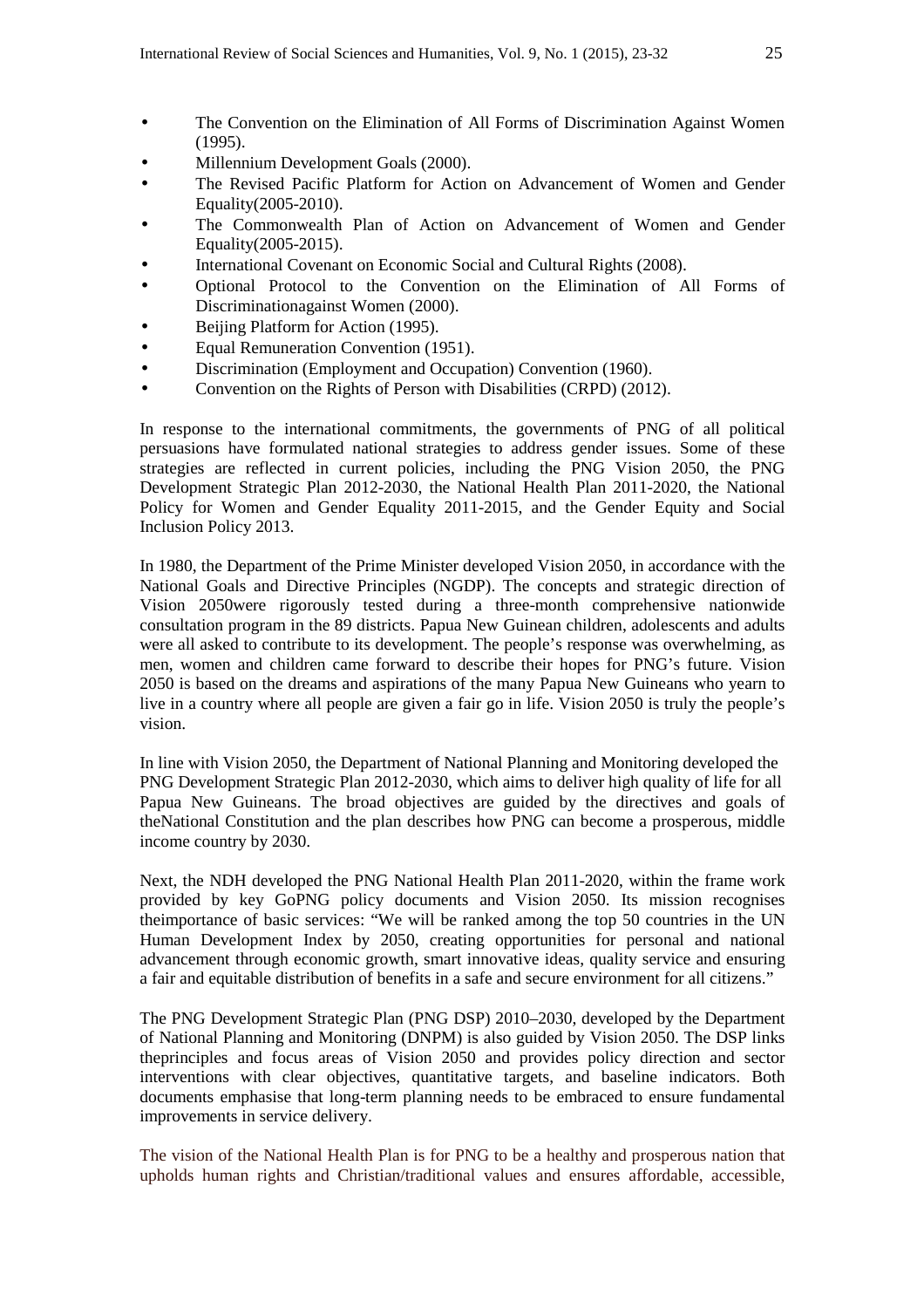equitable and quality health services for all citizens. The goal is to strengthen primary health care for all and improve service delivery for the rural majority and urban disadvantaged. The mission is to improve, transform and provide quality health services through innovative approaches, by supporting primary health care, health system development and good governance at all levels.

The NDH has also shown leadership in issues relating to gender and sex through the National Gender Policy and Plan on HIV and AIDS (NACS). This policy takes on responsibilities from the National AIDS Council Secretariat (NACS) for HIV and AIDS issues and has a strong focus on GBV. Other policies and guidelines have also been developed to complement this. Several trainings and workshops on gender and awareness activities have been conducted to sensitize health professionals to the role of gender and sex in health (as UNFPA and WHO gender mainstreaming for health managers).

# **Results**

By far, the most extensive initiatives are the National Policy for Women and Gender Equality 2011-2015 (NPWGE) and the Gender Equity and Social Inclusion Policy 2013 (GESIP). The NPWGE was developed and is coordinated by the Department for Community Development. The policy outlines strategies for increasing advocacy against violence towards women and girls and providing services to affected victims. It also focuses on capacity building, by developing research and legislation to better address GBV issues. It defines gender equality as when the roles of women and men are valued equally. The definition has three aspects: equal opportunities, equal treatment and equal entitlements. As the policy explains, gender equality benefits everybody in terms of overcoming stereotypes, prejudices, and other barriers, so that women and men can contribute to and benefit from economic, social, cultural, and political developments in society at the same level (NPWGE, 2011).

The GESIP was developed and is coordinated by the Department of Personnel Management in accordance with the Public Service (Management) Act (Year 1995). It encourages all public servants and employees of the public service to "Rise up, step up, speak up" and create working environments that are respectful, courteous, inclusive, collaborative, equitable and productive. The GESIP identifies challenges facing the National Public Service and aims to develop a culture where public service officers and employees feel supported and confident in identifying and disclosing barriers to gender equality. It defines leadership, values and behaviours at individual, team and agency levels and assists agencies with mainstreaming their business processes and systems (egg. recruitment, induction, training, promotion and performance management). The policy also provides directions and guidelines to help transform workplaces and enhance the rights of workers, thus improving levels of health and wellbeing of staff.

Evaluations of all these policies have been conducted, finding that whilst some progress hasbeen made, significant challenges still remain. In 2011-2012, the World Bank conducted thePNG 2011-2012 Country Assessment in several PNG provinces to evaluate the NPWGE and the GESIP. The aim for this evaluation was to identify the gender-related barriers to shared efforts to reduce poverty and to stimulate inclusive development in PNG. The evaluation found persistent and growing gender inequalities across a wide range of health, education, economic and other social indicators.

In the health sector, for example, the evaluation reported a decline in services in rural areas,with women facing greater obstacles than men in terms of access. When women need to travel to health care centres, they face greater security risks and bear greater opportunity costs than men. Gender inequality at home, for example in decision-making and control over resources, also hinders women's health seeking behaviour, causing delays in seeking medical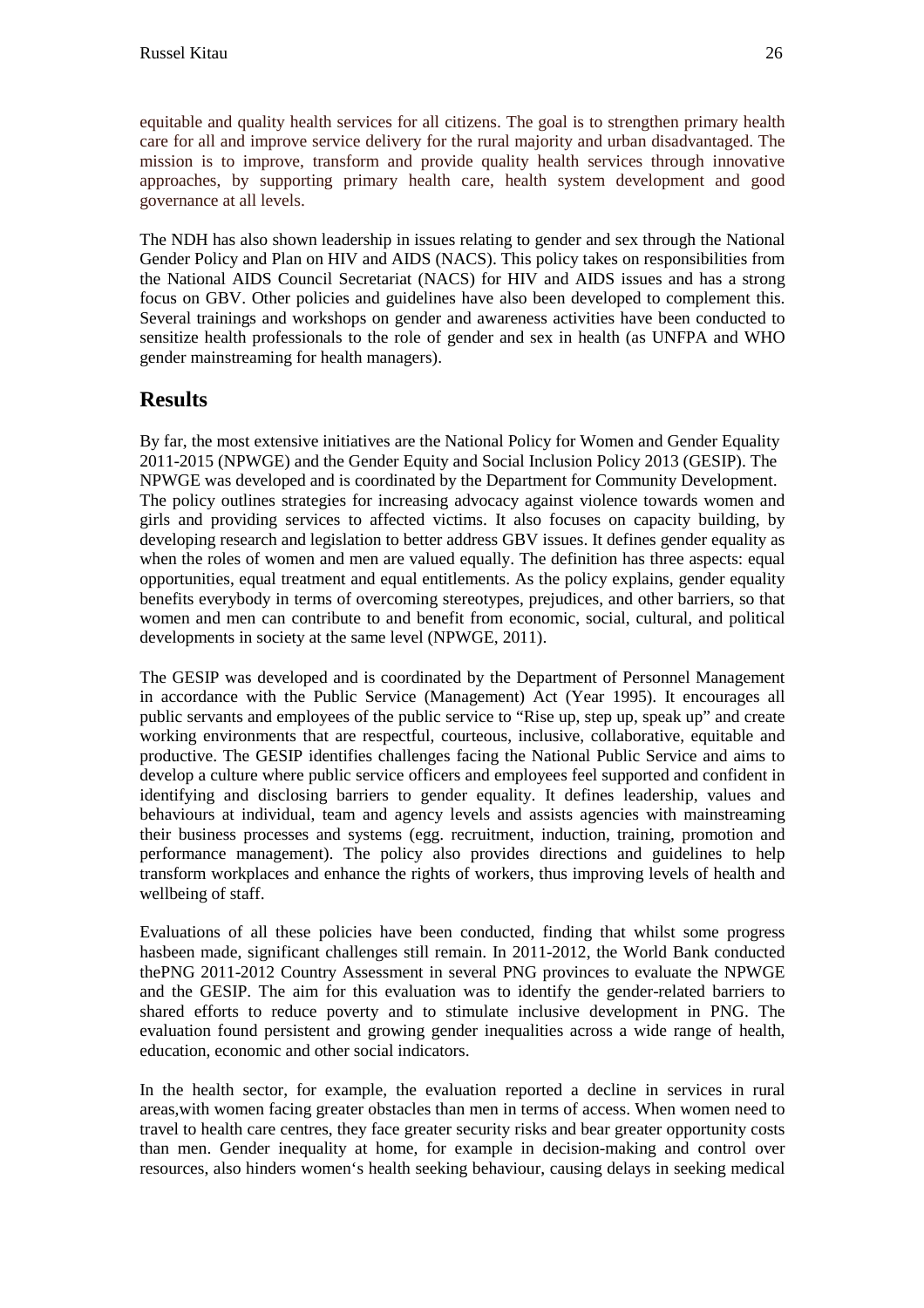help for pregnancy and family planning issues. Women's education has evident benefits in terms of health status and access to health services, particularly in rural areas. Improving secondary education for women is therefore critical for improving the health status of women and children.

The evaluation also found that gender relations and gender inequality are significant drivers of the HIV and AIDS epidemic in PNG. Women and girls are more vulnerable to HIV infection and other STIs. Women's lack of power and rights in sexual relations and the high risk of GBV both increase the likelihood of HIV transmission. Fear of violence, abandonment, stigma and discrimination hinder women's willingness to negotiate for safer sex and to seek HIV testing or treatment. The risk factor of transactional sex is linked to income inequality and uneven development, and is associated with male migration for employment in enclaves and women's financial hardship. Lower literacy and education among women reduces their opportunity to learn about prevention of HIV and AIDS.

The report clearly and comprehensively describes the challenges of lack of coordination, management, monitoring and evaluation of the implementation of the policy during 2011- 2012, such challenges existing despite there being substantial investment input fromdevelopment partners. Many, if not all of the recommendations made have been incorporated into national and sector policies and proposed initiatives, but they have not been translated into funded programmes of action. Similarly, legislation exists that both upholds women's rights as citizens and protects women from illegal acts, but the justice system does not adequately apply and enforce the law. The consensus recommendation is that more robust attention to funding existing policies and enforcing existing laws would have a significant positive effect on gender equality in PNG.

The purpose of the NHGP is to achieve equality in health status and health development through legislation, policies and programs. The policy also strives to meet the NDH mission to improve primary health care for the rural majority and urban disadvantaged (p 4). The main goal is for policy makers and managers to integrate a strong gender perspective into the health sector and to promote the health and gender equality of the people of PNG in a just and equitable way (p 13). The absence of a health gender policy in previous years means that the health sector is yet to institutionalise planning, budgeting and implementation of gendersensitized programs across the health system.

The PNG NDH led the process for developing this policy, with assistance from development partners. International conventions and agreements and existing policies in PNG relating tohuman rights, gender and health were reviewed and summarised with current health statistics (p 3). Broad consultation took place between members of the health sector, development partners and external experts. Stake holders who participated in these consultations included the NDH Policy Development Working Committee, NDH Family Health Services Branch, nongovernment organizations (NGOs), UN Agencies and partners. A reviewed version of the strategy was presented at consultative meetings with the support of the WHO Regional Advisor on Gender for final inputs and comments (p 3).

They were guided by six principles (ch 4, p 4-5), being: (1) Development approach; (2) Human Rights-Based Approach; (3) Informed Freedom of Choice; (4) Millennium Development Goals; (5) Gendered approach; and (6) Life course perspective. Brief explanations of each these principles are also stated below. A list of core Government Legislations and Policies relating to gender equality and women's rights was used to support the policy (ch  $1, p 1, 6$ ).

The text is clearly written and is easy for policy makers and managers to read and understand. Chapter 1 provides a short summary of the main intent of the policy, the historical context, the audience and the policy development process. It aims to actively promote equality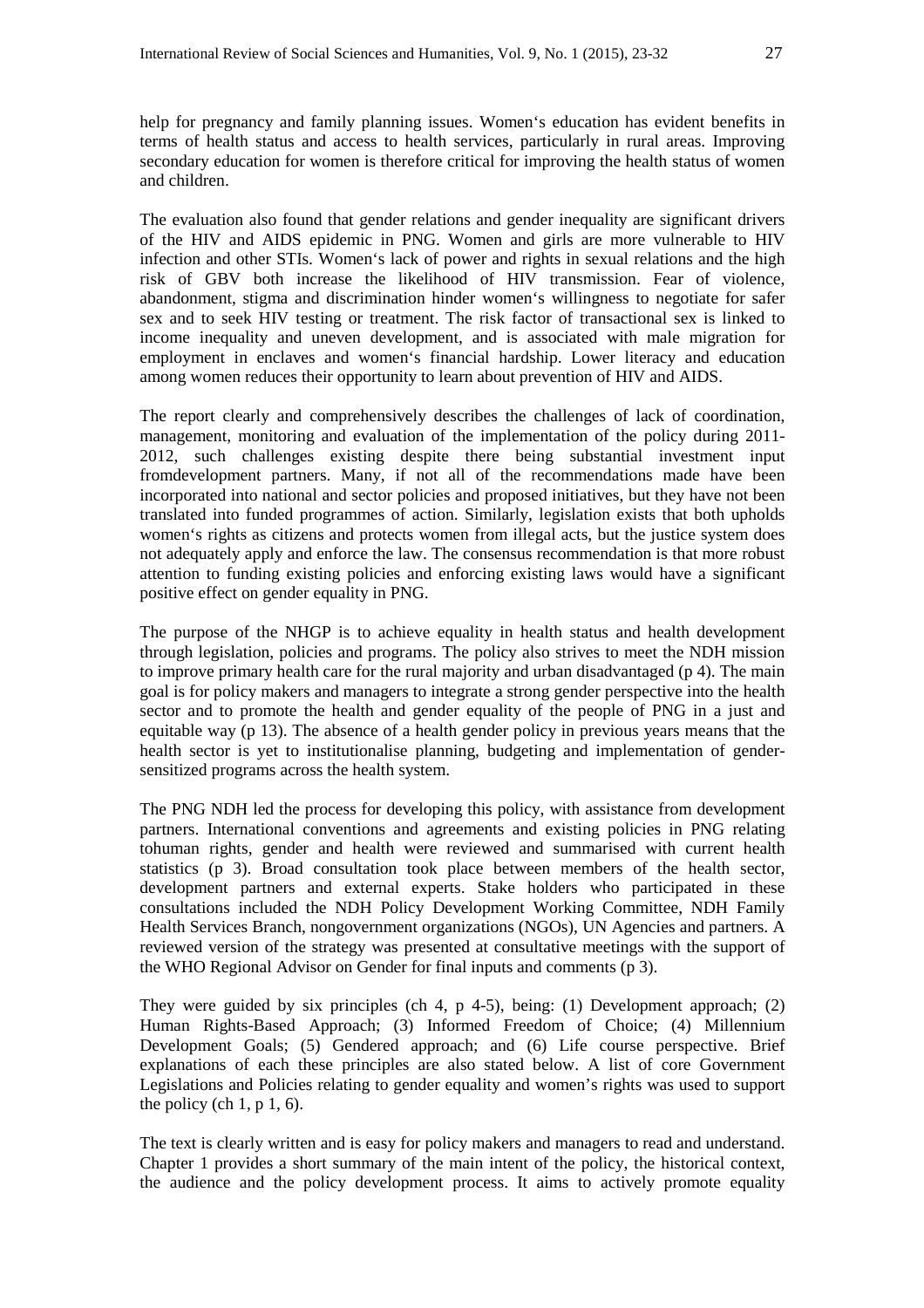between women and men. To improve health outcomes, all health care providers must work from a gender perspective, which also includes the implementation of government obligations and relevant human rights conventions. From a historical context, Gender Equality Goals were enshrined in the PNG Constitution at Independence in 1975 (p 2).

There are four key priority areas of the policy, which are described in chapter 3 (p 9-14) asfollows:

**(1) Policy 1:** Integration of gender in NDH programs (p 9).A total of 4 strategies and 16activities are listed and described to help in developing a focus on gender-basedviolence andimplementing gender sensitive activities. The 4 strategies are: (1) Increaseawareness of the links between human rights (egg. reproductive rights) and gender andawareness of theimportance of gender–sensitive health programming for improvedhealth outcomes amongpolicymakers, providers and beneficiaries; (2) NDH programsare reviewed and revised toinclude a gender perspective; (3) NDH shall work with thehealth sector stakeholders to ensure that programs implement gender-sensitiveactivities according to health area program plans reviewed under SO 3.3.1.2; and (4) Allhealth sector program stake-holders' projectbudgets include funds to explicitly addressgender issues.

**(2) Policy 2:** NDH gender equitable administrative policies and procedures (p 11).This policy describes the promotion of gender equitable administrative policies and procedures of the NDH managers and health service delivery, using three strategies and 15 activities. The strategies are: (1) NDH to develop human resource policies that are gender sensitive and implemented; (2) NDH administrative policies to mandate a workplace free of sexual harassment and gender-based discrimination; and (3) Gender sensitized policies and procedures are developed.

**(3) Policy 3: Equal Access to health information and health services (p 12):** Priority Policy 3 promotes the importance of equal access for men/boys and women/girls to health information and health services that are free from discrimination. There are 4 strategies and 15 activities. The strategies are: (1) Enhance women's decision-making role in relation to health seeking practices; (2) Involve women and men in health seeking practices and in supporting their spouses and family members of either sex to seek care and (3) Improve gender integration in health services and right to health; and (4) Increase access to quality health services for all.

**(4) Coordination and Partnership on Gender Based Violence (p 14):** Priority Policy 4 (ch5, p 16) focuses on strengthening the coordination and partnership between NDH managers, stakeholders and partners by using 2 strategies and 4 activities. The strategies are: (1) Strengthen all existing links with partners and stakeholders and where necessary, develop new partnership ties amongst those holding primary responsibility for prevention of GBV and providing justice to those affected by GBV; and (2) NDoH will work closely with all partners and stakeholders to enhance and promote multidisciplinary approaches to address gender related issues and GBV and enhance effective coordination across the relevant sectors.

In terms of audience, everyone is included, it is for all public health agencies at different levels of the government, training institutions, all relevant partners as well as those accessing health services at all levels. The policy development process was based on broad consultation (p 2) between the health sector and partners, with external experts.

There are several challenges associated with implementation of the NHGP. Firstly, It says very little on the types of indicators that would be used to assess the impact of the policy. In this regard, Bradley's (2011) concerns about a lack of data and agreed methods and standards for measuring violence against women must be taken seriously. Secondly, implementation of the policy depends on properly trained, qualified and competent managers and the need to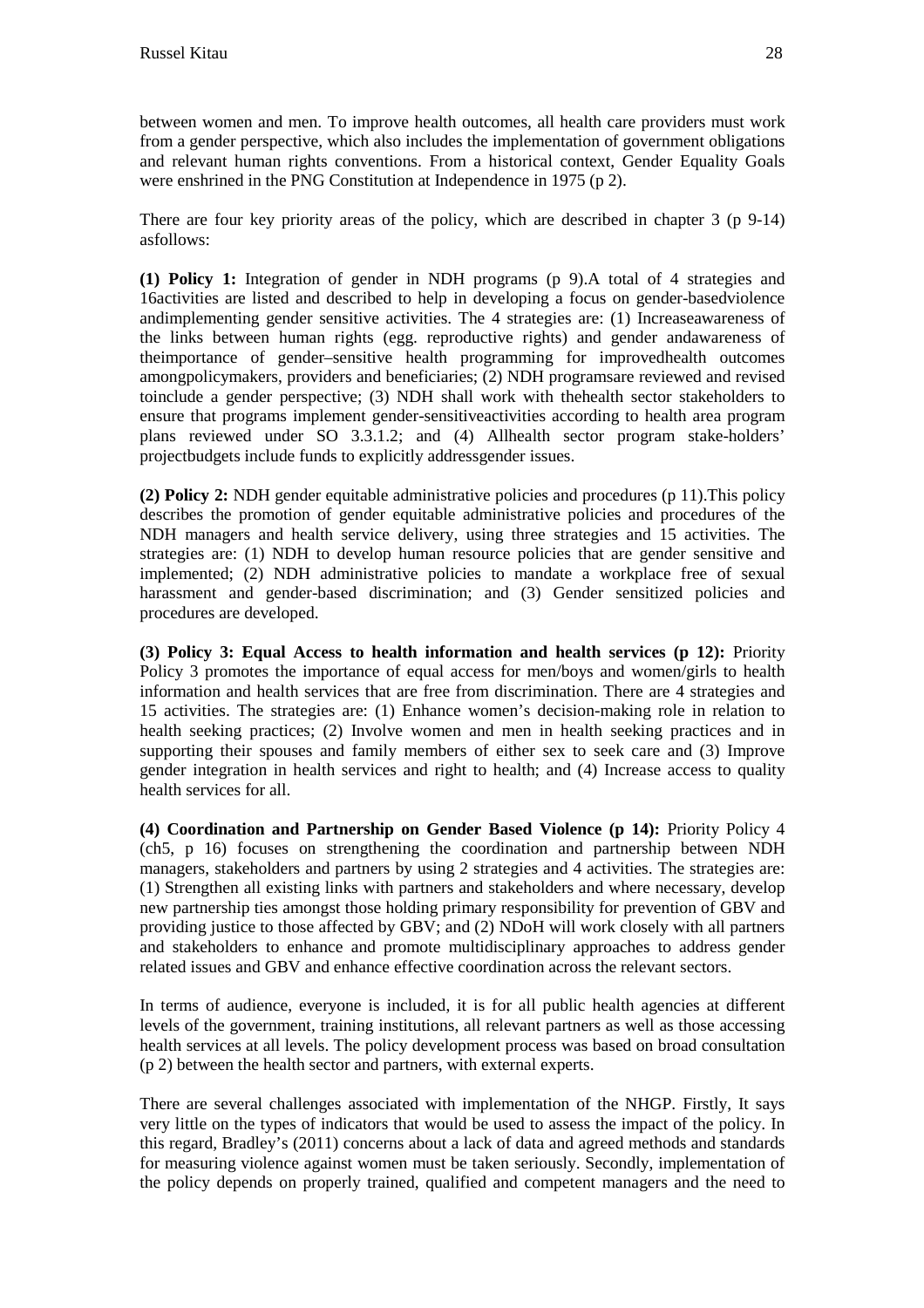adequately train managers who know how to apply information correctly, at the right time and place.

Thirdly, health is a labour-intensive sector and with the current shortage of trained workforce, implementation will be affected. To avoid further crises or overburdening the already overstretched and overworked health workforce, institutions need to increase their numbers of trained health workers to help implement the health gender policy. The implications of the policy on service delivery (p 14) depend on addressing the health workers needs. It should start from within and move out and all managers should take the lead role and be the champions and agents of change by being role models themselves. Fourthly, coordination is a major challenge. It is the fourth Priority Policy objective stated in the policy, but is not specific enough on how it will be done. This is a problem experienced by other sectors.

## **Discussion and Conclusion**

This paper reviewed the new PNG NHGP in the context of previous attempts by the national governments and development partners to tackle gender inequality and violence against women. The aim was to highlight potential lessons that must to be taken into account to ensure successful implementation of the policy. The main lesson is that developing a policy isone thing, but implementing the policy successfully is another. The history of PNG as an independent nation is littered with well-intended gender informed policies, plans, programs and other initiatives. Unfortunately, the problem has been with implementation and evaluation to determine what works for whom and under what circumstances. The main barriers to implementation include: lack of baseline data, poor coordination, lack of expertise, and a cultural mindset among both men and women in PNG that gender is women's business and hence men feel uncomfortable to engage in such discussions.

While the barriers to successful implementation are many, for the sake of brevity, this conclusion highlights only one: the need to take a more robust evidence-based approach togender policy implementation in PNG. Bringing about gender equality involves major cultural changes and dramatic shifts in power relationships between men and women. It involves deep understanding of how new ideas, innovations and cultural changes are spread or disseminated, leading to changes in behaviours, attitudes and beliefs. The process involves not only changing individual mindsets, but also those of groups and communities of people, as well as the systems and institutions. Yet, the policy says very little about the nature of evidence informing the priority strategies and actions. Table 1 provides a summary of the strength of the available evidence regarding the spread of innovations.

The evidence summary highlights three issues, which are relevant to the PNG health gender policy implementation. First, individually, no single dissemination strategy is likely to affect significant cultural and behaviour changes. Second, dissemination approaches need to target individual, group and systems level changes. Third, combinations of dissemination approaches carefully targeted at the multiple levels of change are likely to be more effective. An evidence- based approach can provide practical guidance to all the key stakeholders responsible for translating the new health gender policy into action. For the universities and training institutions which are expected to produce a workforce that is sensitive and committed to gender equity, a useful starting point is to have reliable baseline information on the extent to which the current curricular are gender informed. This could be followed by incorporating appropriate gender-based learning into courses and evaluating its impact on students.

For NGOs facilitating gender workshops across the country, the starting point is perhaps to step back and ask: what are we trying to change, what is the evidence base for our activities, who else is trying to achieve the same objectives, how can we value add to each other and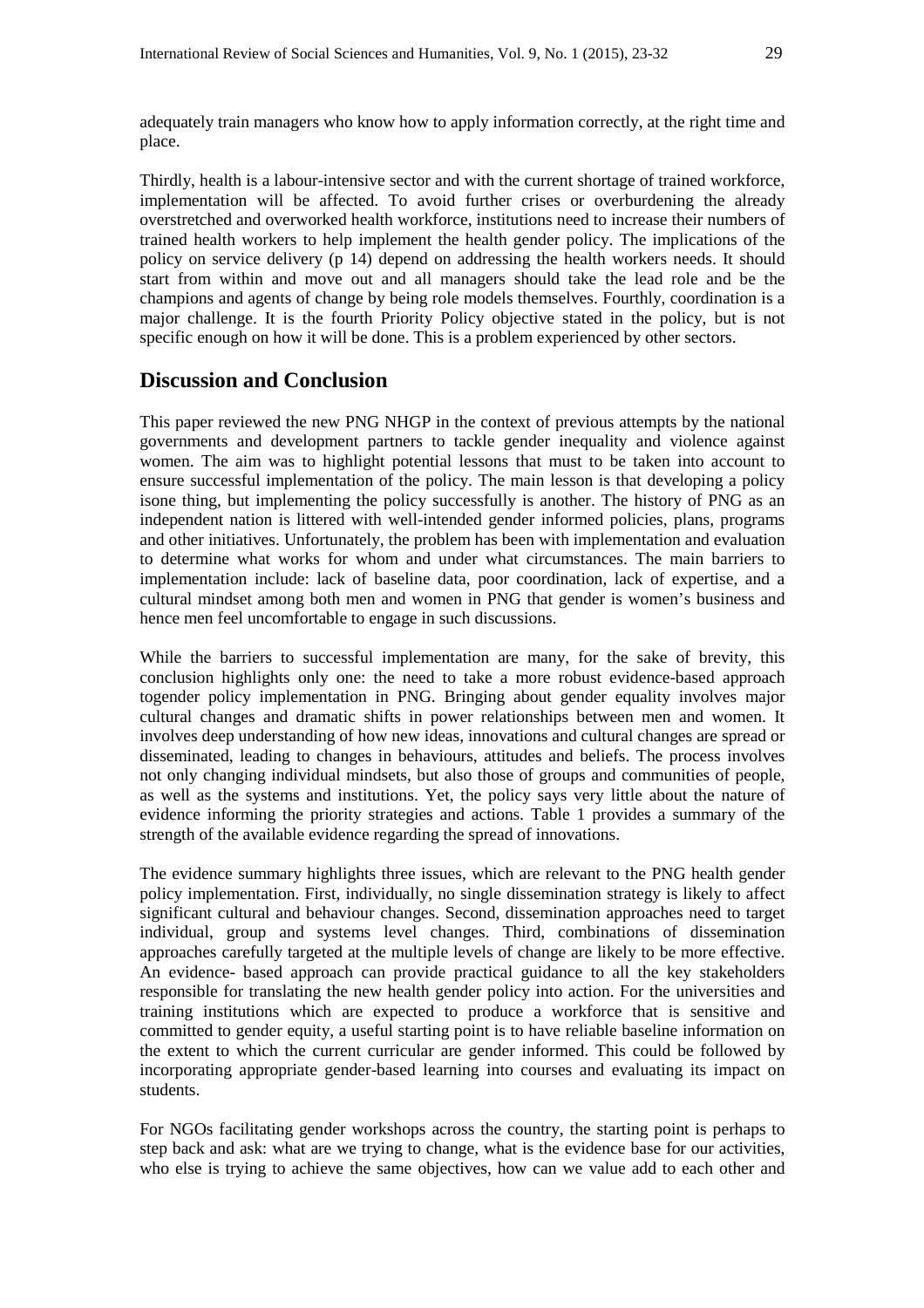evaluate the impact or benefits across multiple rather than individual programs? For the national health departmental policy makers charged with the overall responsibility for implementing the policy, the starting point is to collect relevant local, regional and national impact data such as the incidence of gender- based violence, the knowledge, attitudes and practices towards gender-based violence amongst health workforce and students as well as other indicators against which to monitor progress. Equally important is to consider the nature of the evidence underpinning the key elements of the policy and where possible to make changes in light of the strength of the available evidence.

|  |  |  |  |  | Table 1: Summary of key findings about dissemination approaches examined in this scan |  |  |  |
|--|--|--|--|--|---------------------------------------------------------------------------------------|--|--|--|
|--|--|--|--|--|---------------------------------------------------------------------------------------|--|--|--|

| <b>Dissemination approach</b> | Summary of key finding from the research                       |
|-------------------------------|----------------------------------------------------------------|
| 1. Written materials          | Written materials may increase awareness but is less likely to |
|                               | motivate behaviour change.                                     |
| 2. Conferences                | Conference may spark awareness particularly in early           |
|                               | adapters.                                                      |
| 3. Social Media               | Campaigns have the potential to spread ideas and increase      |
|                               | uptake but evidence of longer term impacts is lacking.         |
| 4. Change Champions           | Change champions of opinion leaders can influence uptake,      |
|                               | especially among clinicians.                                   |
| 5.Training                    | Training can improve the knowledge and skills of participants  |
|                               | but the impact depends on the format and may be short term.    |
| $6.$ Train-the $-$ trainers   | Train-the-trainers program can help to share skills but may    |
|                               | not always improve uptake of new practices if sufficient       |
|                               | resources are not dedicated to roll out.                       |
| <b>7. Action Research</b>     | Action research has the potential to spread practice within    |
|                               | wider teams, but the evidence base is lacking.                 |
| 8.Collaborators               | Evidence about the impact of collaborators is mixed. They      |
|                               | can help to improve good practice but effects may not          |
|                               | disseminate more widely than to those taking part.             |
| 9. Networks                   | Ideas are spread through social professional networks, but the |
|                               | exact mechanisms for this and how to harness networks          |
|                               | effectively remain uncertain.                                  |

**Source:** Debra de Silva, Spreading improvement Tips from Empirical Research, Health Foundation inspiring improvement, No. 20, Evidence Centre, United Kingdom, 2014.

# **List of Abbreviations:**

| <b>AIDS</b>  | Acquired Immune Deficiency Syndrome                    |
|--------------|--------------------------------------------------------|
| <b>GBV</b>   | Gender – Based Violence                                |
| <b>GESIP</b> | Gender Equity and Social Inclusion Policy 2013 (GESIP) |
| <b>GoPNG</b> | Government of Papua New Guinea                         |
| <b>HIV</b>   | Human Immune Virus                                     |
| <b>MDG</b>   | Millennium Development Goal                            |
| <b>NACS</b>  | National AIDS Council Secretariat                      |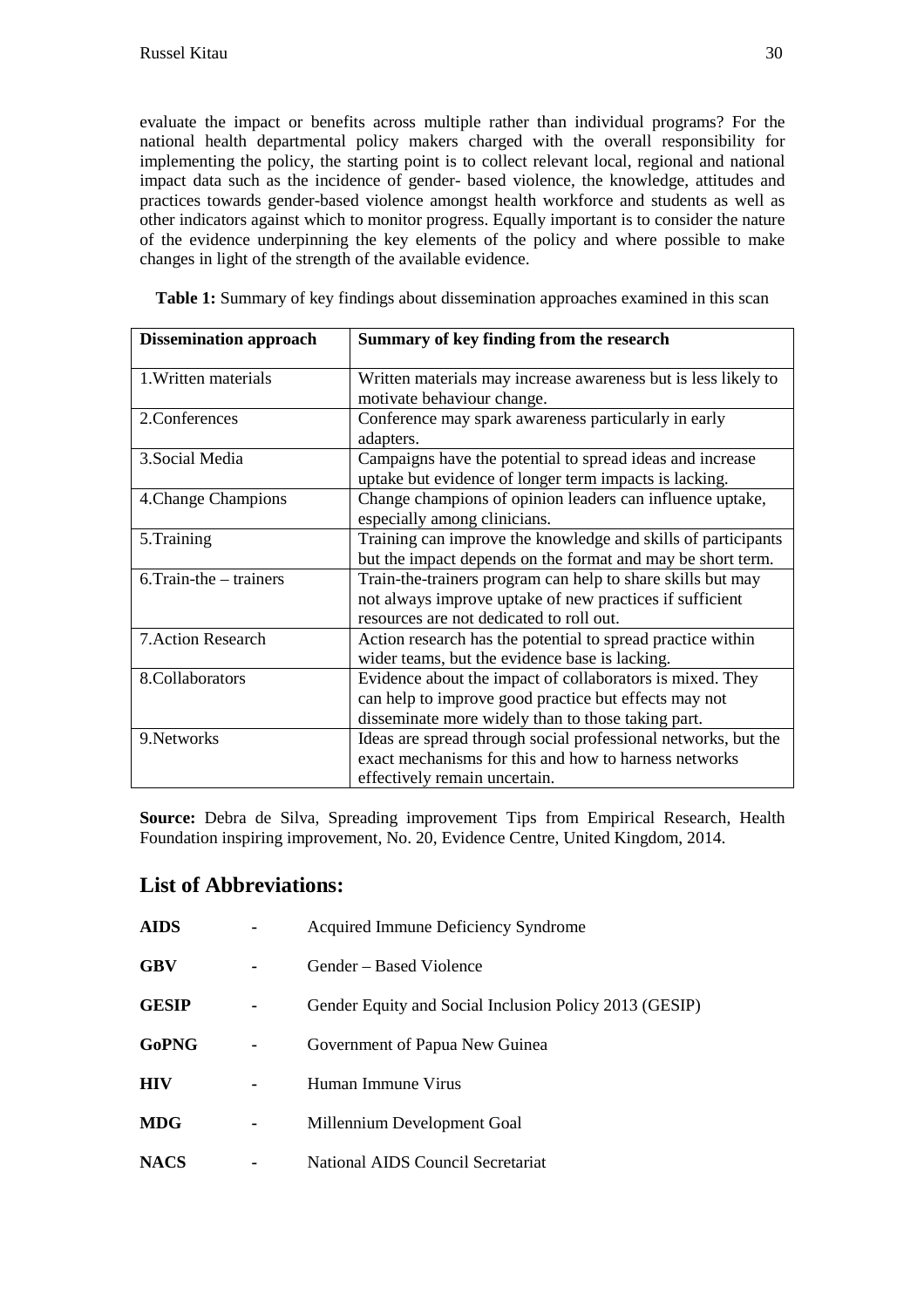| <b>NDH</b>    | National Department of Health                 |
|---------------|-----------------------------------------------|
| NGO           | Non-Government Organizations                  |
| <b>NHGP</b>   | National Health Gender Policy                 |
| <b>NHP</b>    | National Health Plan                          |
| <b>NPWGE</b>  | National Policy for Women and Gender Equality |
| <b>PNGDSP</b> | Papua New Guinea Development Strategic Plan   |
| <b>UNAIDS</b> | <b>United Nations AIDS</b>                    |

### **Acknowledgements**

The author acknowledges the support and contribution from Professor Komla Tsey, Cairns Institute, James Cook University for his guidance and assistance in reviewing this manuscript. A very special acknowledgement goes to James Cook University for providing scholarship and allowing the author to use its' study facility at the Cairns Institute under the MOU Cotutelle arrangement between JCU and UPNG. Without this arrangement this would not have been possible.

#### **References**

- [1] Global and regional estimates of violence against women: Prevalence and health effects of intimate partner violence and non-partner sexual violence, Geneva, (2013b), Accessed on 28 March (2014), http://apps.who.int/iris/bitstream/10665/ 85239/ 1/9789241564625\_eng.pdf.
- [2] AusAID, HIV/AIDS in Papua New Guinea, (2011), Retrieved 10 October (2011) from http://www.ausaid.gov.au/country/png/hivaids.cfm.
- [3] C. Bradley and J. Kesno, Family and sexual violence in Papua New Guinea: An integrated long-term strategy, *Discussion Paper No. 84*, (2001), Port Moresby: Institute of National Affairs.
- [4] C. Bradley, Strengthening a gendered approach to HIV/AIDS in Papua New Guinea: Some issues for donors and development partners, *National HIV/AIDS Support Project (Unpublished Report)*, (2006).
- [5] C. Bradley, Capacity building in counselling on gender-based violence, *Papua New Guinea – Australia HIV & AIDS Program (Unpublished Report)*, (2009).
- [6] C. Bradley, Discussion notes on addressing violence against women and HIV and AIDS, with examples from Papua New Guinea, *Paper Prepared for UN Women's Expert Group Meeting on National Action Plans on Violence against Women*, (2010), Retrieved from http://www.un.org/womenwatch/daw/vaw/v-egms-nap2010.htm.
- [7] Country Assessment Report 2011-2012, World Bank, Port Moresby, (2011).
- [8] D. de Silva, Spreading improvement ideas: Tips from empirical research, (2014), Retrieved from: http://www.health.org.uk/publications/spreading-improvementideas/.
- [9] National Department of Health, *Health Sector Gender Policy, National Health Board*, (2013), Port Moresby, Papua New Guinea (In Draft).
- [10] Gender Equity and Social Inclusion Policy, Department of Personnel Management, Port Moresby, (2013), Retrieved from: http://www.epsp.os-dev.com.au/ouractivities/monitoring-and-evaluation.php.